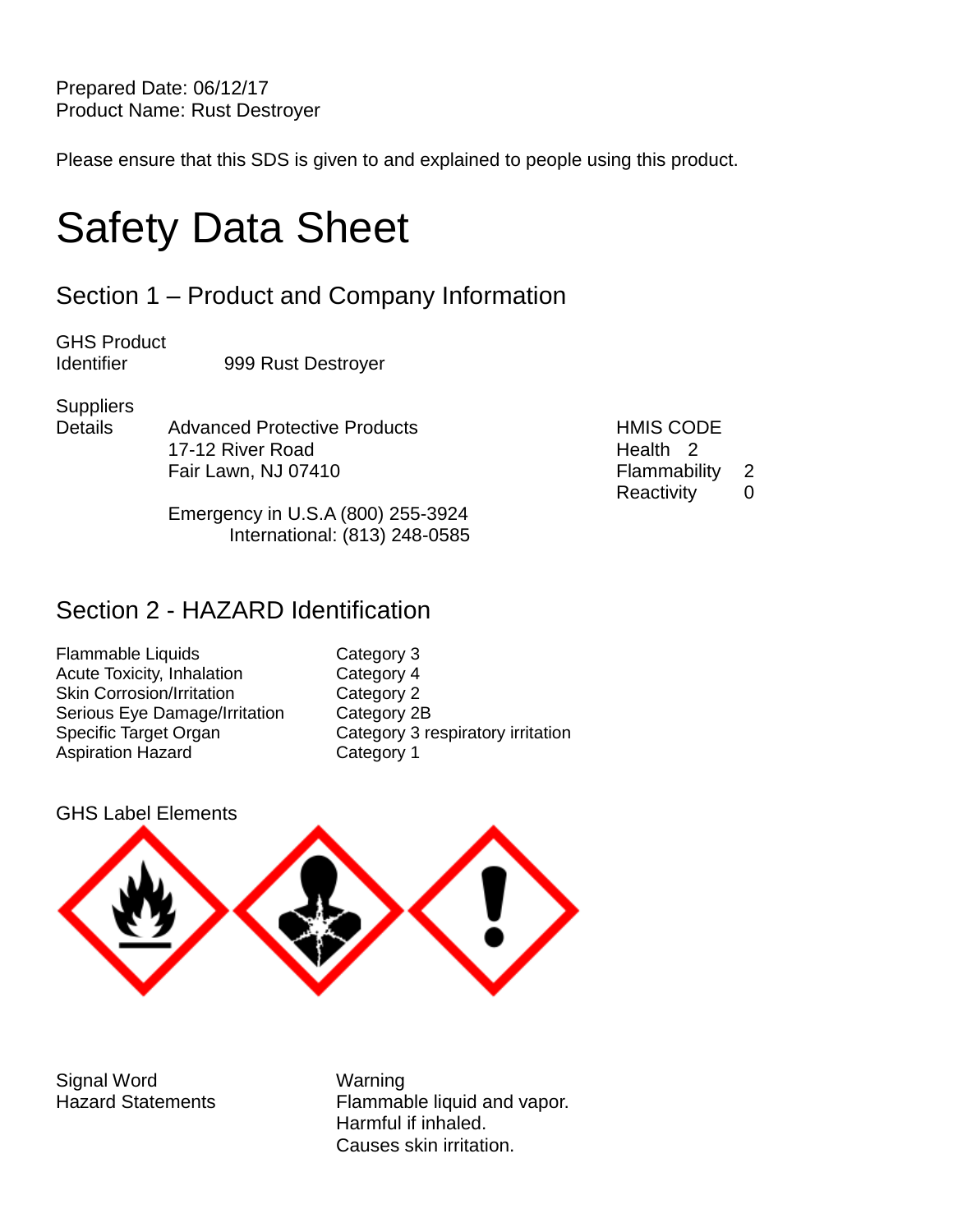|                                 | May cause respiratory irritation.<br>May cause drowsiness or dizziness.                                                                                     |
|---------------------------------|-------------------------------------------------------------------------------------------------------------------------------------------------------------|
|                                 |                                                                                                                                                             |
| <b>Precautionary Statements</b> | Prevention: Keep away from heat/sparks/open flame. No smoking.<br>Keep container tightly closed.                                                            |
|                                 | Wear protective gloves/protective clothing/eye protection/face<br>protection.                                                                               |
|                                 | Wash hands and forearms thoroughly after handling.<br>Avoid breathing fume/mist/vapor/spray.                                                                |
| Response                        | If inhaled: Remove victim to fresh air and keep at rest.<br>If swallowed: Immediately call a Poison Control center or physician.<br>Do not induce vomiting. |
|                                 | In case of fire: Use water spray, fog or foam to extinguish.<br>If on skin: Wash with plenty of soap and water. Remove any<br>contaminated clothing.        |
|                                 | If in eyes: Rinse with copious amounts of water. Remove contact<br>lenses. If eye irritation continues get medical attention.                               |
| Storage                         | Store in a well-ventilated location. Keep cool. Keep container<br>tightly closed.                                                                           |
| Disposal                        | Dispose of contents/container in accordance with<br>local/regional/national/international regulations.                                                      |

## Section 3 – Composition on Hazardous Ingredients

| Ingredient                            | CAS#           | composition % wt. |
|---------------------------------------|----------------|-------------------|
| <b>Mineral Spirits</b>                | 64742-82-1     | 10.4%             |
| Benzene, 1-Chloro-                    |                |                   |
| 4 (Trifluoromethyl)                   | 98-56-6        | 14.78%            |
| Alkyd                                 | proprietary    | 21.4%             |
| <b>Red Iron Oxide</b>                 | 1309-37-1      | 9%                |
| Water                                 | 7732-18-5      | 16.7%             |
| <b>Methyl Ethyl Ketoxime</b>          | 96-29-7        | .34%              |
| <b>Calcium Carbonate</b>              | 1317-65-3      | 27%               |
| Calcium 2-Ethylhexanoate<br>Zirconium | 136-51-6       | .17%              |
| 2-Ethylhexanoate                      | 22464-99-9     | .04%              |
| Cobalt 2- Ethylhexanoate              | 136-52-7       | .01%              |
| Ethylbenzene                          | $100 - 41 - 4$ | .16%              |

### Section 4 - FIRST AID

SKIN: Wash with soap & plenty of water. Remove contaminated clothing and do not reuse until thoroughly laundered. Rinse skin for minimum of 10 minutes. For serious contamination seek medical attention immediately.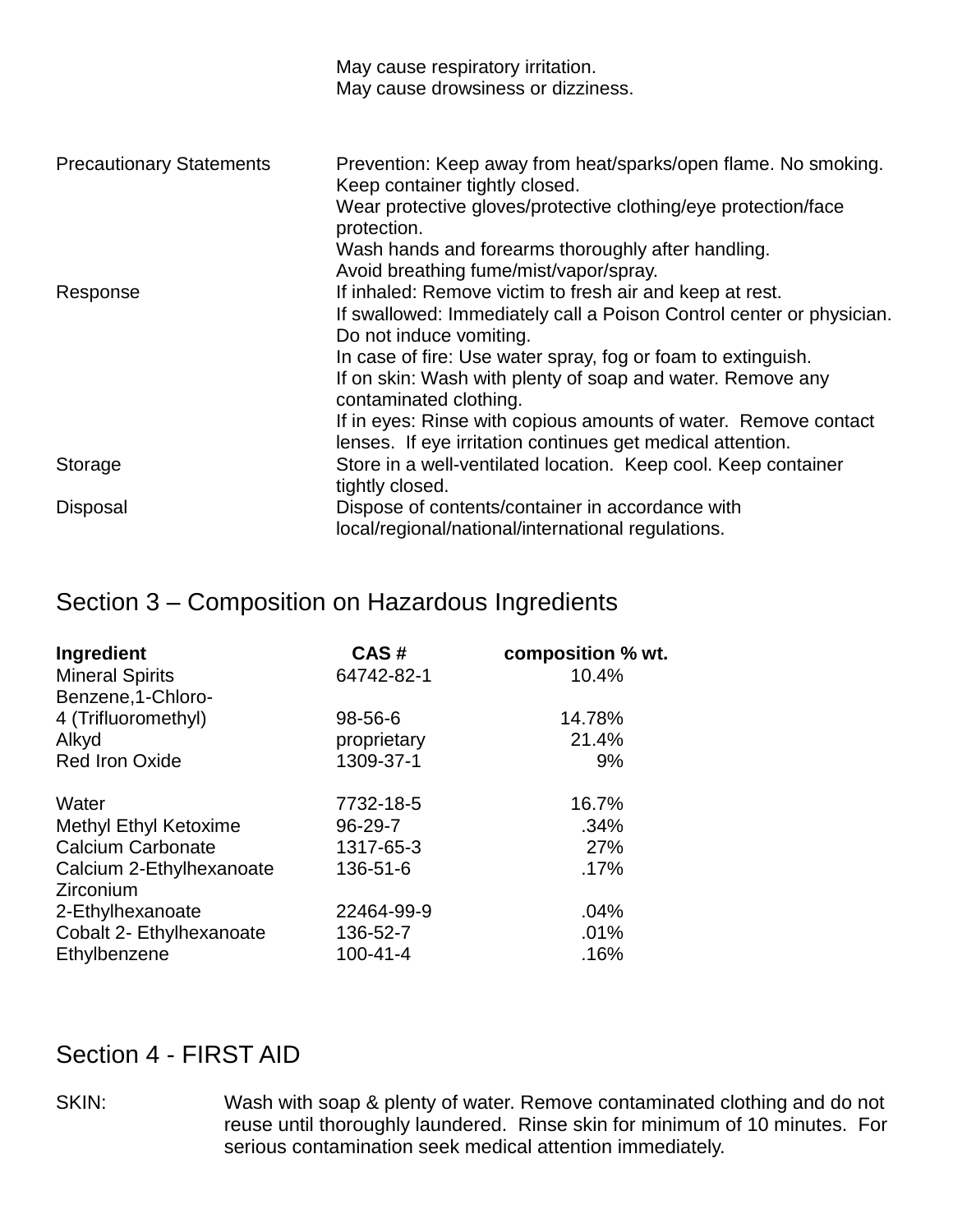EYES: Wash eyes with plenty of water for 15 minutes, holding eyelids open. Remove contact lenses. Seek medical assistance promptly if there is continued irritation.

- INHALATION: Remove from contaminated area promptly. Allow victim to rest in a well ventilated area free from vapor. For serious inhalation, seek medical attention immediately. If vapor is still present in vicinity, any rescuer should wear an appropriate mask or breathing apparatus. If not breathing, provide artificial respiration or oxygen by a properly trained personnel. Maintain an open airway.
- CAUTION: Rescuer must not endanger himself! If breathing stops, administer artificial respiration and seek medical aid promptly.
- INGESTION: Give plenty of water to dilute product. Do not induce vomiting (see below footnote). Keep victim quiet. If vomiting occurs, lower victim's head below hips to prevent inhalation of vomited material. Seek medical help promptly. Never give anything by mouth to an unconscious person. If unconscious, place in a recovery position and get medical attention immediately.

Inadvertent inhalation of vomited material may seriously damage the lungs. The danger of this is greater than the risk of poisoning through absorption of this relatively low-toxicity substance. The stomach should only be emptied under medical supervision, and after the installation of an airway to protect the lungs.

#### Potential acute health effects

Eye contact Causes serious eye irritation. Inhalation **Harmful if inhaled.** Can cause central nervous system depression. May cause drowsiness and dizziness.

Skin Contact Causes skin irritation.

Ingestion Can cause central nervous system depression. May be fatal if swallowed and enters airways. Irritation to mouth, throat and stomach.

#### Over-exposure signs/symptoms

| Eye contact         | Adverse symptoms may include the following:                                 |
|---------------------|-----------------------------------------------------------------------------|
|                     | pain, irritation, watering, redness                                         |
| <b>Inhalation</b>   | nausea, vomiting, headache, drowsiness, fatigue, dizziness, unconsciousness |
| <b>Skin Contact</b> | irritation, redness                                                         |
| Ingestion           | nausea, vomiting                                                            |

Specific Treatments – Treat symptomatically and supportively.

Protection of First-aiders – No action shall be taken involving any personal risk without suitable training. If it is suspected that gas or vapor is still present, the rescuer should wear an appropriate mask or self-contained breathing apparatus. It may be dangerous to the person providing aid to give mouth-to-mouth resuscitation.

## Section 5 - FIRE FIGHTING & FLAMMABILITY

Flammability Class Flammable Flammable Limits 0.9% – 6%

Flash Point 108 degrees F (closed cup) DOT classification Combustible (for domestic transport, rail / truck) 49 CFR 173.150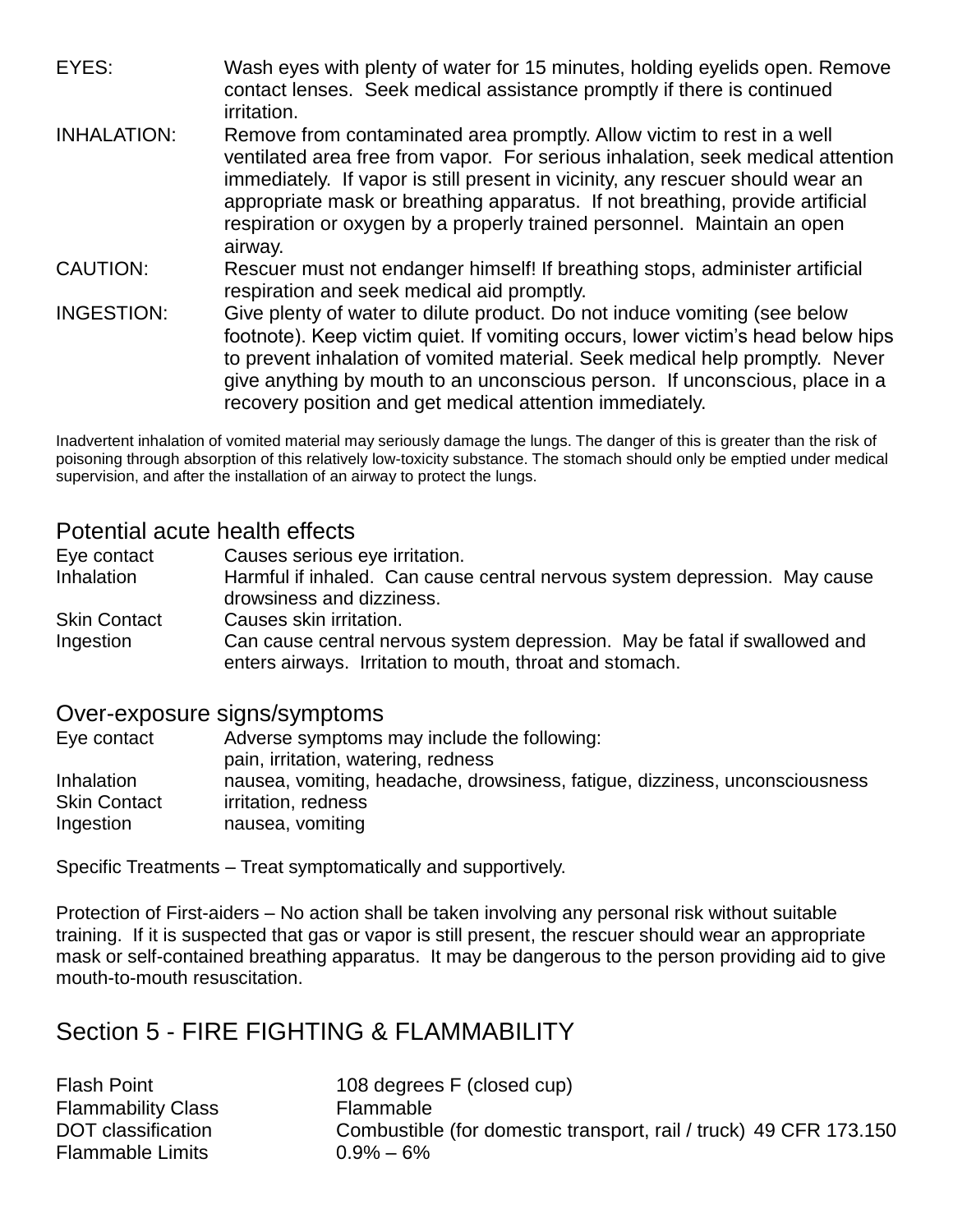| <b>Combustion Products</b>        | carbon monoxide, nitrogen oxides, smoke, part oxidized<br>hydrocarbon fragments                                                                                                                                                                                                                                       |
|-----------------------------------|-----------------------------------------------------------------------------------------------------------------------------------------------------------------------------------------------------------------------------------------------------------------------------------------------------------------------|
| <b>Firefighting Precautions</b>   | foam, dry chemical, water fog, water spray only to cool & dilute,<br>product floats on water – water jet spreads flames; firefighters<br>must wear SCBA                                                                                                                                                               |
| <b>Static Charge Accumulation</b> | readily accumulates a static charge on agitation or pumping;<br>however, the flash point is high enough that this presents no risk<br>except in very hot locations                                                                                                                                                    |
| Unusual Fire &                    |                                                                                                                                                                                                                                                                                                                       |
| <b>Explosion Hazards</b>          | Closed containers may explode when exposed to extreme heat.<br>During emergency conditions overexposure to decomposition<br>products may cause a health hazard. Symptoms may not be<br>immediately apparent. Obtain medical attention. Runoff to<br>sewer may create fire or explosion hazard.                        |
| <b>Special Fire Fighting</b>      |                                                                                                                                                                                                                                                                                                                       |
| <b>Procedures</b>                 | Full protective equipment including self-contained breathing<br>apparatus should be used. Water spray may be ineffective. If<br>water is used, fog nozzles are preferred. Water can be used to<br>cool closed containers to prevent pressure buildup and possible<br>auto-ignition or explosion when exposed to heat. |

## Section 6 - ACCIDENTAL RELEASE MEASURES

Leak Precaution Stop leak without risk. Extinguish all possible sources of ignition. Dyke to control spillage and prevent environmental contamination. Evacuate all unprotected personnel from area. Avoid breathing vapor or mist. Handling Spill Ventilate contaminated area; recover free liquid with suitable pumps; absorb residue on an inert sorbent, sweep & pick up using plastic or aluminum shovel & store in closed containers for recycling or disposal. Dispose of collected material in approved manner according to local regulations. Inform the relevant authorities if the product has caused environmental pollution (sewers, waterways, soil or air).

### Section 7 - HANDLING & STORAGE

Store in a cool, dry environment, away from sources of ignition, heat and oxidizing agents. Consult NFPA Code. Non-sparking bronze or aluminum hand tools are recommended – required if ambient temperature is above108 degrees F. Electrical & mechanical equipment (including lighting, switchgear and forklift trucks) used around this product should be explosion-proof.

This product creates and retains static charge on agitation or transfer from one container to another. It is prudent to electrically bond he source container, receiving container and transfer pump before transferring contents. Avoid splashing. Keep product nozzle below the surface of the receiving container. Empty containers may contain a flammable / explosive vapor. Ensure that containers, whether empty or full, are tightly sealed unless in use.

Avoid breathing product vapor. Use with adequate ventilation. If dealing with a spill, and ventilation is impossible or impractical, wear a respirator with an organic vapor cartridge.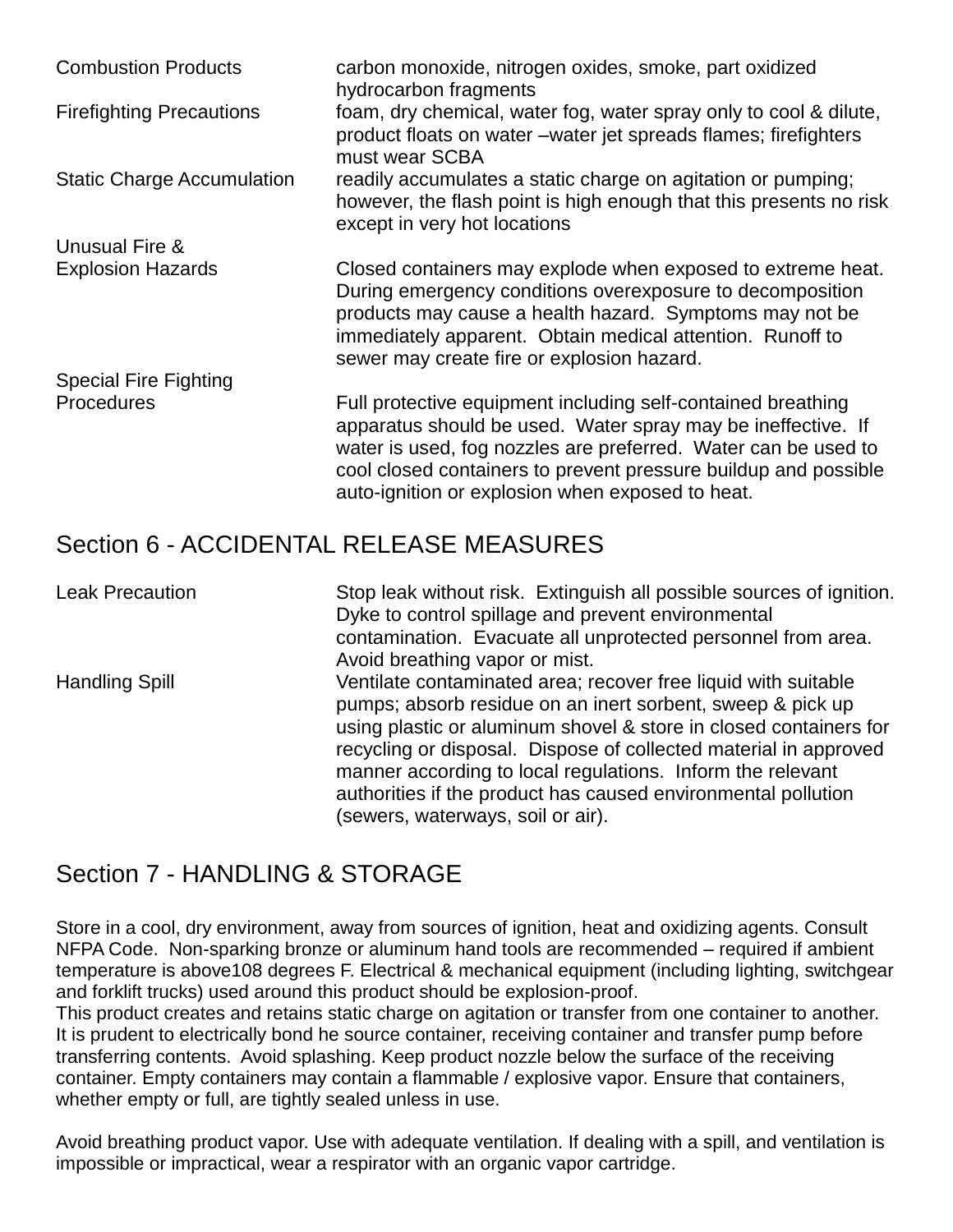Never cut, drill, weld or grind on or near this container. Avoid contact with skin and wash work clothes frequently. An eye bath and safety shower must be available near the workplace. NOTE: Under certain circumstances, absorbent materials soaked in this product and heaped in a pile may undergo spontaneous combustion.

Always dry used absorbent materials thoroughly before discarding.

## Section 8 - EXPOSURE CONTROL & PERSONAL PROTECTION

Precautions to be taken during use –

Use only with adequate ventilation. If current ventilation practices are not sufficient to maintain airborne concentrations below the established exposure guidelines, additional ventilation or exhaust systems may be required.

Where explosive mixtures may be present, electrical systems safe for such locations must be provided.

Avoid contact with skin and eyes. Avoid breathing vapor and spray mist. Wash hands after use. Local exhaust preferable. General exhaust acceptable if the exposure material in sections 2 is maintained to applicable exposure limits. Refer to OSHA Standards 1910.94, 1910.107, 1910.108.

For personal exposure that cannot be controlled below applicable limits by ventilation, wear a properly fitted organic vapor/particulate respirator approved by NIOSH/MSHA for protection against materials listed in Section 2.

Approved gloves should be worn.

Approved eye protection should be worn.

Intentional misuse by deliberately concentrating or inhaling the contents can be harmful or fatal.

mild solvent odor, red color

### Section 9 - PHYSICAL PROPERTIES

| Odor & Appearance                       | milc |
|-----------------------------------------|------|
| Evaporation Rate (Butyl Acetate = $1$ ) | 0.1  |
| <b>Vapor Density</b>                    | hea  |
| <b>Flash Point</b>                      | 108  |
| <b>Boiling Range</b>                    | 260  |
| Density                                 | 11.8 |
| <b>Specific Gravity</b>                 | 1.4  |
| <b>Water Solubility</b>                 | nil  |
| Also soluble in                         | hyd  |
|                                         |      |

VOC level 250 grams/liter % volatile volume 40 %

heavier than air 108 degrees F closed cup 260 degrees F 11.8 lbs.  $/$  gal. hydrocarbons and other non-polar solvents; nearly insoluble in methanol Viscosity 90 Ku @ 77 degrees F

#### Section 10 - REACTIVITY

Dangerously Reactive With **none** known Also Reactive With none known Stability stable; will not polymerize Conditions to avoid example to the none known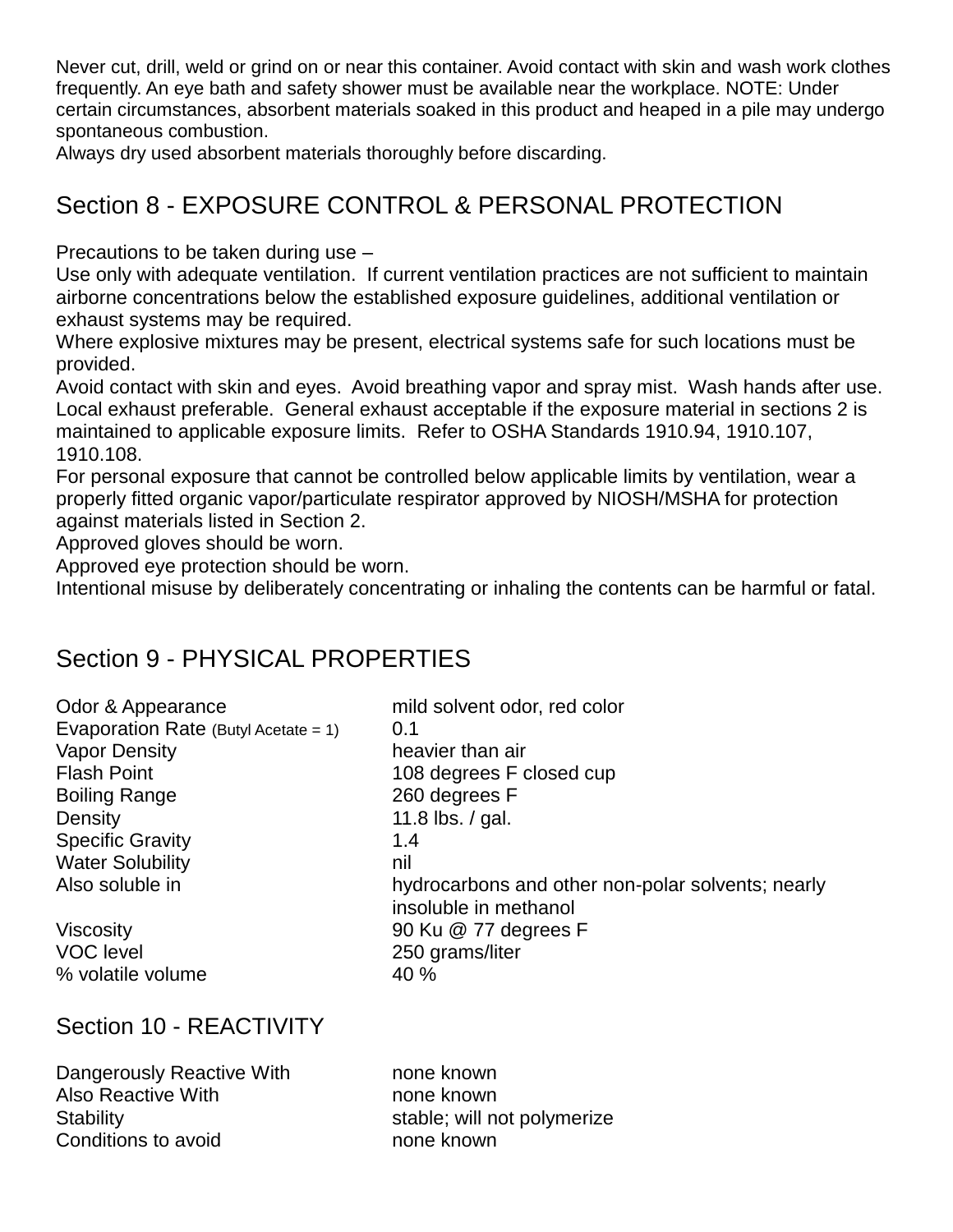| Decomposes in Presence of                                       | thermal decomposition may occur above 200 <sub>°</sub> C / 390°F,<br>spontaneous combustion may occur at ambient<br>temperature -see Part 9, Note |
|-----------------------------------------------------------------|---------------------------------------------------------------------------------------------------------------------------------------------------|
| <b>Decomposition Products</b><br>Sensitive to Mechanical Impact | none apart from Hazardous Combustion Products<br>no                                                                                               |
| Section 11 - TOXICITY                                           |                                                                                                                                                   |
| <b>Effects, Acute Exposure</b>                                  |                                                                                                                                                   |
| <b>Skin Contact</b>                                             | little immediate effect; may be mildly irritating. Prolonged<br>contact may cause greater irritation.                                             |
| <b>Skin Absorption</b>                                          | slight; no toxic effects by this route                                                                                                            |
| Eye Contact                                                     | liquid slightly irritating. Prolonged contact will increase<br>level of irritation.                                                               |
| Inhalation                                                      | Irritation of the upper respiratory system. May cause the<br>nervous system depression. Extreme exposure may                                      |
| Ingestion                                                       | result in unconsciousness and possibly death.<br>may cause diarrhea & stomach discomfort –not a route of<br>industrial exposure                   |
| <b>Effects, Chronic Exposure</b>                                |                                                                                                                                                   |
| General                                                         | prolonged or repeated contact may cause dermatitis & skin                                                                                         |
|                                                                 | cracking; chronic exposure to vapor may cause tingling,<br>numbness,                                                                              |
|                                                                 | memory loss                                                                                                                                       |
| Sensitizing                                                     | not a sensitizer in humans or animals Carcinogen not considered                                                                                   |
|                                                                 | a tumorigenic or a carcinogen in humans or animals                                                                                                |
| <b>Reproductive Effect</b>                                      | no known effect in humans or animals                                                                                                              |
| Mutagen                                                         | no known effect on humans or animals                                                                                                              |
| Synergistic With                                                | not known                                                                                                                                         |

#### Section 12 - ECOLOGICAL INFORMATION

| <b>Toxicity</b>                         | Not available                                    |
|-----------------------------------------|--------------------------------------------------|
| Persistence/Degradability Not available |                                                  |
| Bioaccumulative Potential Not available |                                                  |
| Mobility in soil                        | Not available                                    |
| Other adverse effects                   | No known significant effects or critical hazards |

#### Section 13 - DISPOSAL

Waste Disposal The generation of waste should be avoided or minimized wherever possible. Do not flush to sewer, recycle solvent if possible, may be incinerated in approved facility. Never cut, drill, weld or grind on or near this container, even if empty. Dispose of surplus and non-recyclable products via a licensed waste disposal contractor. This material and its container must be disposed of in a safe way. Care should be taken when handling emptied containers that have not been cleaned out or rinsed. Empty containers or liners may retain some product residues. Vapor from product may create a highly flammable or explosive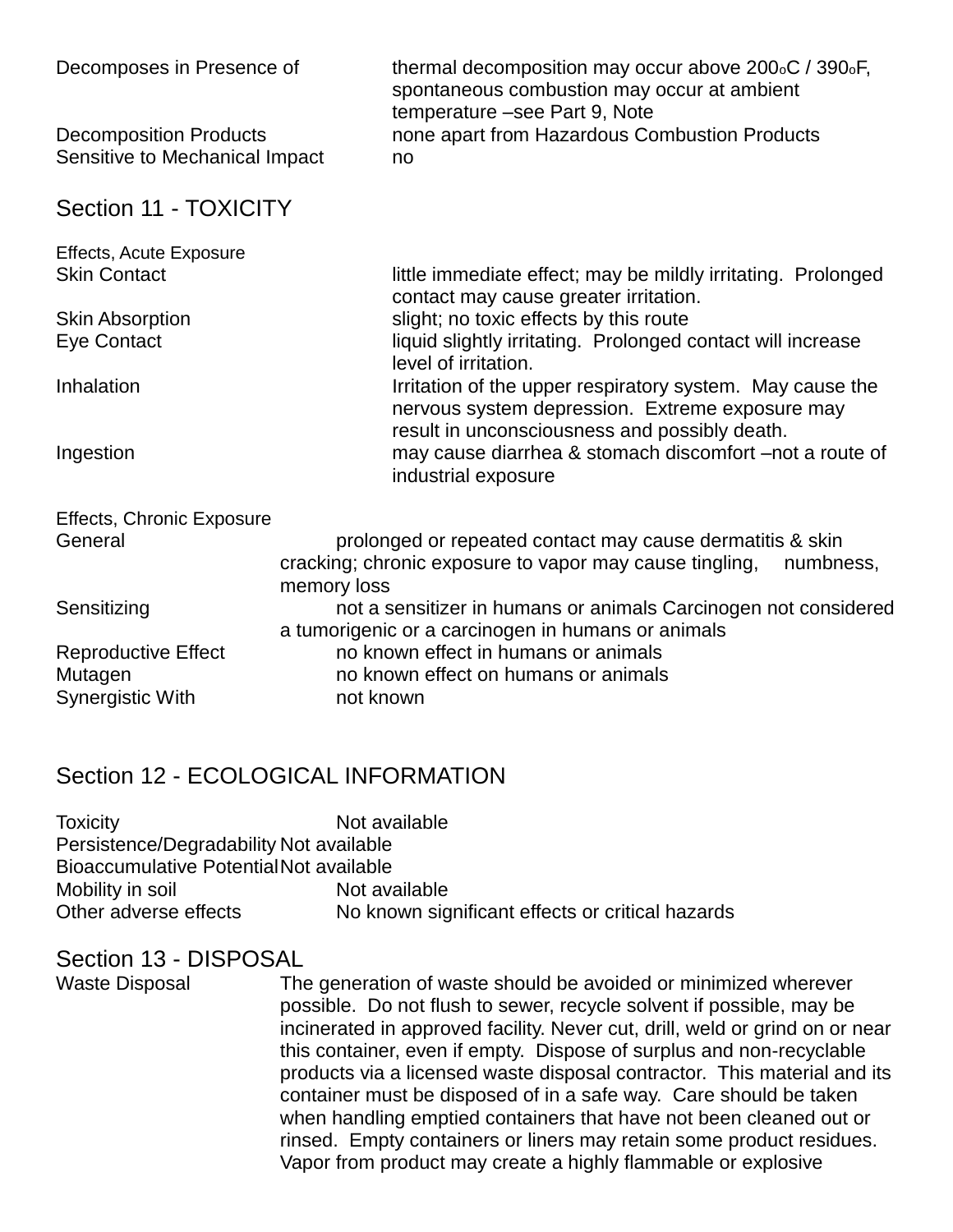atmosphere inside the container. Avoid dispersal of spilled material and runoff and contact with soil, waterways, drains and sewers.

Customers should check with their local disposal company, municipality or state authority before disposal of material or containers.

## Section 14 - TRANSPORT CLASSIFICATION

Multi-modal shipping descriptions are provided for informational purposes and do not consider container sizes. The presence of a shipping

description for a particular mode of transport (ocean, air, etc.), does not indicate that the product is packaged suitably for that mode of

transport. All packaging must be reviewed for suitability prior to shipment, and compliance with the applicable regulations is the sole

responsibility of the person offering the product for transport.

US Ground (DOT) For domestic transport via road or rail: Non bulk packaging may be reclassified as Combustible Liquid under 49 CFR 173.150.

Bulk Containers are regulated as: Flammable Liquid, UN1263, PAINT, 3, PG III

Canada (TDG) UN1263, CLASS 3, PG III, Flammable Liquid, LIMITED QUANTITY

IMO 5 Liters (1.3 Gallons) and Less may be Shipped as Limited Quantity. UN1263, PAINT, CLASS 3, PG III

IATA/ICAO UN1263, PAINT, 3, PG III

Always transport in closed containers that are upright and secure. Ensure that persons transporting the product know what to do in the event of an accident or spillage.

Section 15 - REGULATIONS

US TSCA All components are listed or exempted.

SARA 302/304 Not applicable.

SARA 311/312 Not applicable.

CALIFORNIA PROPOSITION 65 WARNING: This product contains chemicals known to the State of California to cause cancer.

#### Section 16 - OTHER INFORMATION

The information in this SDS were obtained from sources which are believed to be reliable. However, the above information is provided without warranty, expressed or implied, regarding its correctness. The conditions or methods in handling, storage, use and disposal of the product are beyond control and may be beyond our knowledge. For this and other reasons, we do not